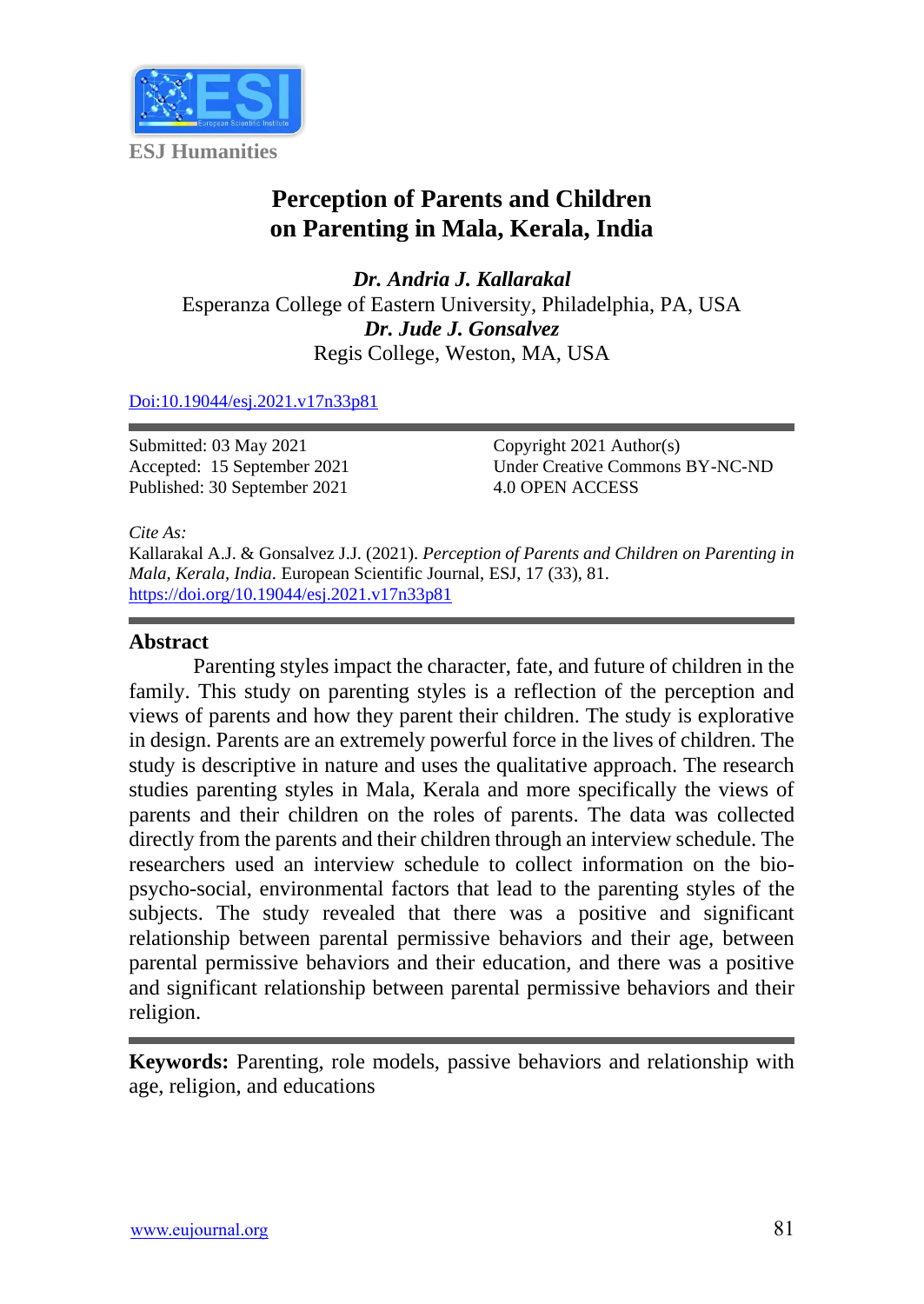#### **Introduction**

Parents are an extremely powerful force in the lives of children. Parenting styles impact the character, fate, and future of children in the family. Parenting styles vary regionally, nationally, and internationally. While parents play a substantial role in the development of their children, studies on the influence of parental style are rare in India and particularly so in Kerala. Parenting as a skill is not adequately researched and addressed in an appropriate way in Indian society, hence, the need for a study of this nature. In this chapter the researcher will discuss the family and its functions in society, parenting techniques, the importance of parenting to the family and society, the characteristics, roles and styles of parenting, parent-child relationships, and the need and importance of the present study.

Parenting has been a theme of academic interest for several decades and has attracted much attention in recent times. Child and family researchers have long recognized parenting as making a significant contribution to child development. Parenting is a foremost factor in the well being of children in families. Amongst those of us who talk about parenting, there is great diversity as to what 'parenting' really means. To some, it means controlling, disciplining, fulfillment of one's childhood desires through one's child/children, and to yet others, it means 'value formation' of children, formation of personalities. There are various parenting styles that have its impact on children's behaviour, attitude formation, and personality development. One should understand that parenting should be seen as an instrument, which can enhance a child's day-to-day activities thereby enriching his/her quality of life. In India, very few studies have been conducted on parenting styles and their benefits for children.

## **Research Methodology Statement of the problem**

Parenting is an art and a skill that helps strengthen and develop children's personalities. Parenting affects the life positions of children. Parenting means different things to different people. What then is parenting? Do children have different perceptions of parental roles from their parents? What is this difference that is causing problems for children? The fruits of parenting can be seen in terms of children's achievements. However, one can counter this assertion by stating that effective parenting is something more than just pushing children to excel in examinations. Effective parents may serve as role models for their children. The inspiring parent will sport a balanced attitude to life. Good parenting can bring forth a generation of mature adults.

With the increasing compulsion for dual incomes, both parents are forced to go out to work leaving the children to take care of themselves. This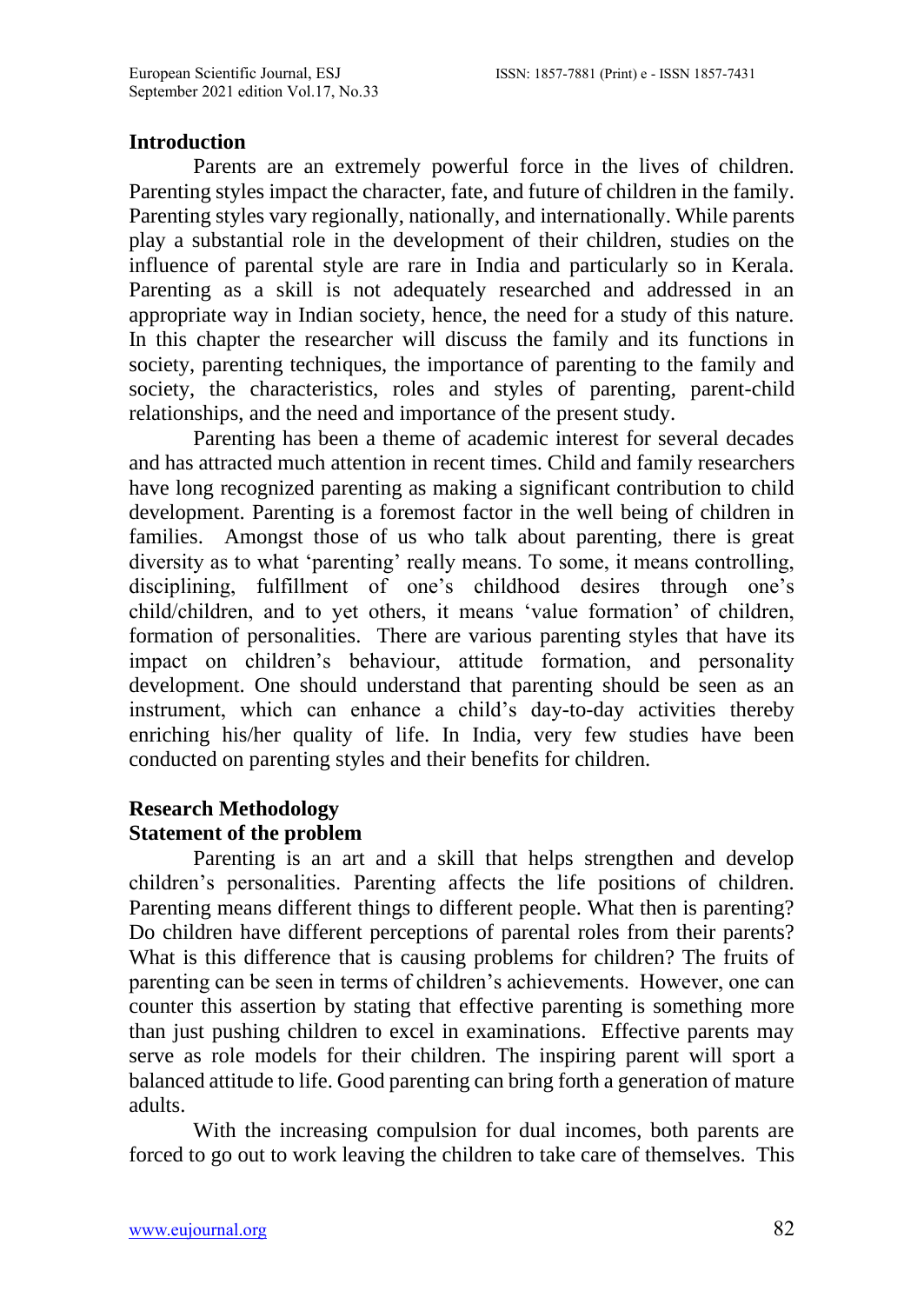has led to untold turmoil among children. Children are at risk at home and in the neighborhood in the absence of adult supervision ultimately leading to child abuse.

In the wake of major economic changes and the materialistic cum consumeristic society we live in today, family life is steep in luxurious living, T.V., films, and a make-believe world of 'mega' serials on local channels. Thus, such a lifestyle not only takes control of one's time, and mind, as well as shapes one's attitude to life. Parents have a tough time grooming their children into good people. While such forces are at work, parents can be role models to children by not indulging in these redundant practices.

#### **Significance of the Study**

This study has both international and national significance as parenting roles have been shaped by the forces of social change leading to a degeneration of values in society. Sociology of family has become important in India owing to the increase in divorces, suicides, and crimes. This reflects on the faulty upbringing of children. Therefore, the purpose of the present study was to explore this field to gain a clearer picture of what parental role and parental styles means to both parents and children.

While parents have their own perceptions regarding parenting roles, children too have their own expectations of ideal parental roles. Parents who are busy working may hardly meet their children's real needs. This coupled with the fact that there still exists a lacuna in our understanding of the roles of parents is reason enough to initiate studies of this nature. Therefore, it becomes relevant to analyze the following issues:

- the parenting styles from the parent's perspective
- what do children think about their parents' parenting style
- the correlation between the academic achievement and religious affiliations of parents and their parenting styles

#### **Field of the Study**

The researcher selected Carmel College, Mala, Kerala, India as the field of study. Undergraduate students and their parents were picked for the study. The parents and students represent parent and child populations.

## **Research Design**

The present study is a descriptive study of the perceptions of parents and children on parental roles, skills, and styles. The relative novelty of this topic combined with the fact that no such study was conducted in this part of the country makes it inevitable that this research be descriptive in nature. Descriptive studies merely describe the qualitative data and therefore they do not test any hypothesis.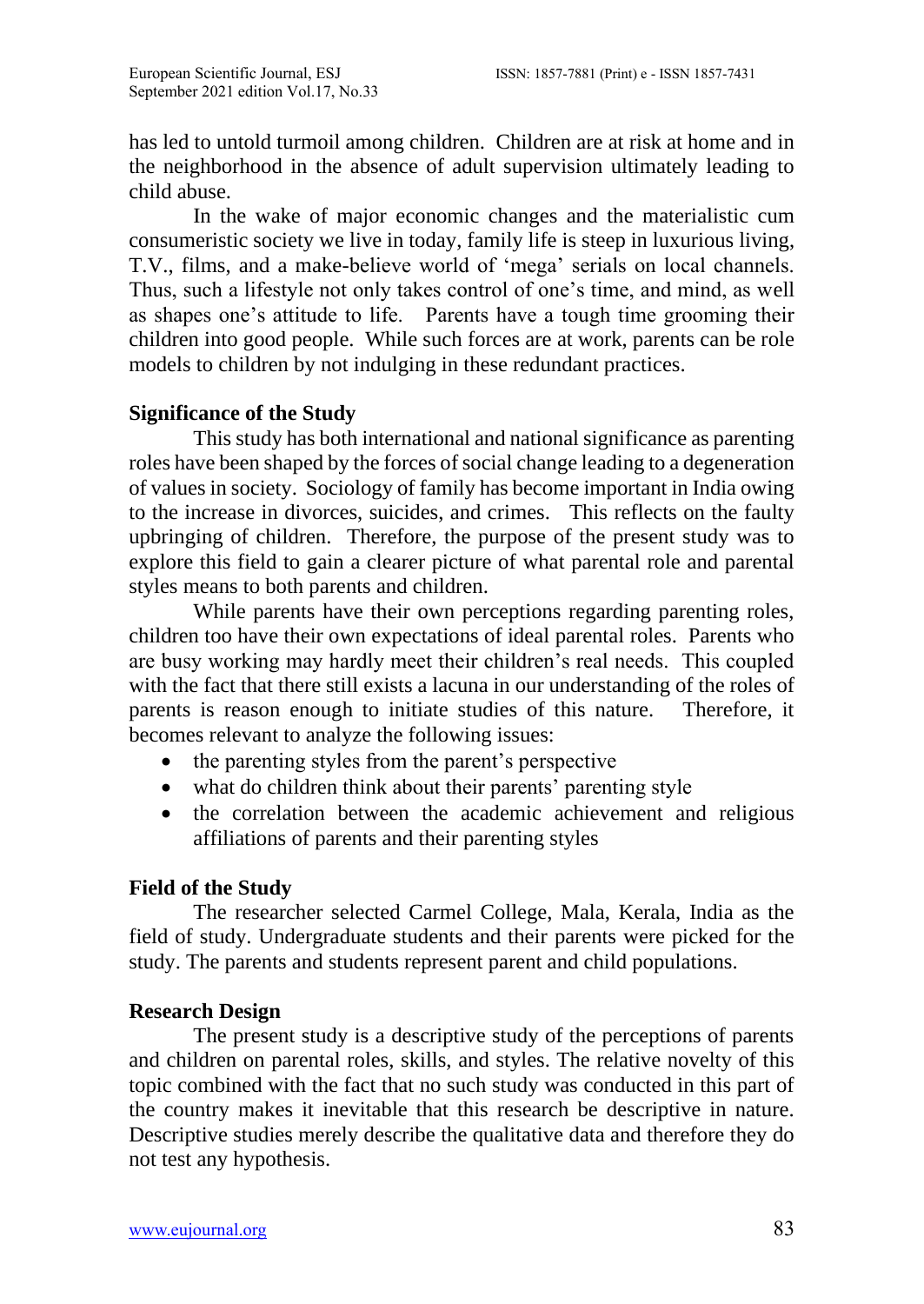#### **The Universe and the Sampling**

The universe in this study was the students of Carmel College, Mala, Kerala, India, and their parents. A sample size of sixty-five respondents was drawn from the universe of 675 student households. All the student respondents are undergraduate students from both arts and science majors. The sampling technique used in this research was a simple random sampling method. This technique was used as the researcher wanted to gather information about the parenting patterns among the population through a descriptive design, which required much closer access to the population.

## **Sources of Data Collection**

Both primary and secondary sources of data collection were used in this research. The primary sources were the responses from the respondents through the questionnaire method. The secondary sources of data comprise materials from books, journals, and the Internet on parenting theories, techniques, styles, and roles. The primary data was collected through the questionnaire. A questionnaire was prepared separately for parents and students. A questionnaire was preferred to other tools as majority of the respondents are either literate or studying in college.

## **Objectives of the Study**

- 1. To determine the parenting styles of parents in the family.
- 2. To understand children's perspective of parenting styles.
- 3. To examine the correlation between the academic achievement and religious affiliations of parents and parenting styles.

## **Review of literature**

While research has shown that there are numerous family variables that influence the career choices of young adults (i.e. socioeconomic status, education level of parents, parenting styles, interactions), it appears that family interactions play an important role in forming aspirations and decisions about careers. Interestingly, there has been a great deal of research focusing on family interactions and family characteristics on career development, yet there have been few studies that examine parental perceptions of their influence.

#### *Measurement of parenting characteristics: Theoretical Framework*

According to Freud (1936) parents were responsible for their child's developmental trajectory (McDermott, 2002). On the contrary, Erikson's (1963) theory of psychosocial development emphasized the importance of internal biological and external societal factors rather than parental influence on a child's growth and development (McDermott, 2002). Thelen and Adolph (1992) describe Gesell's behavioral genetics theory, in which they endorsed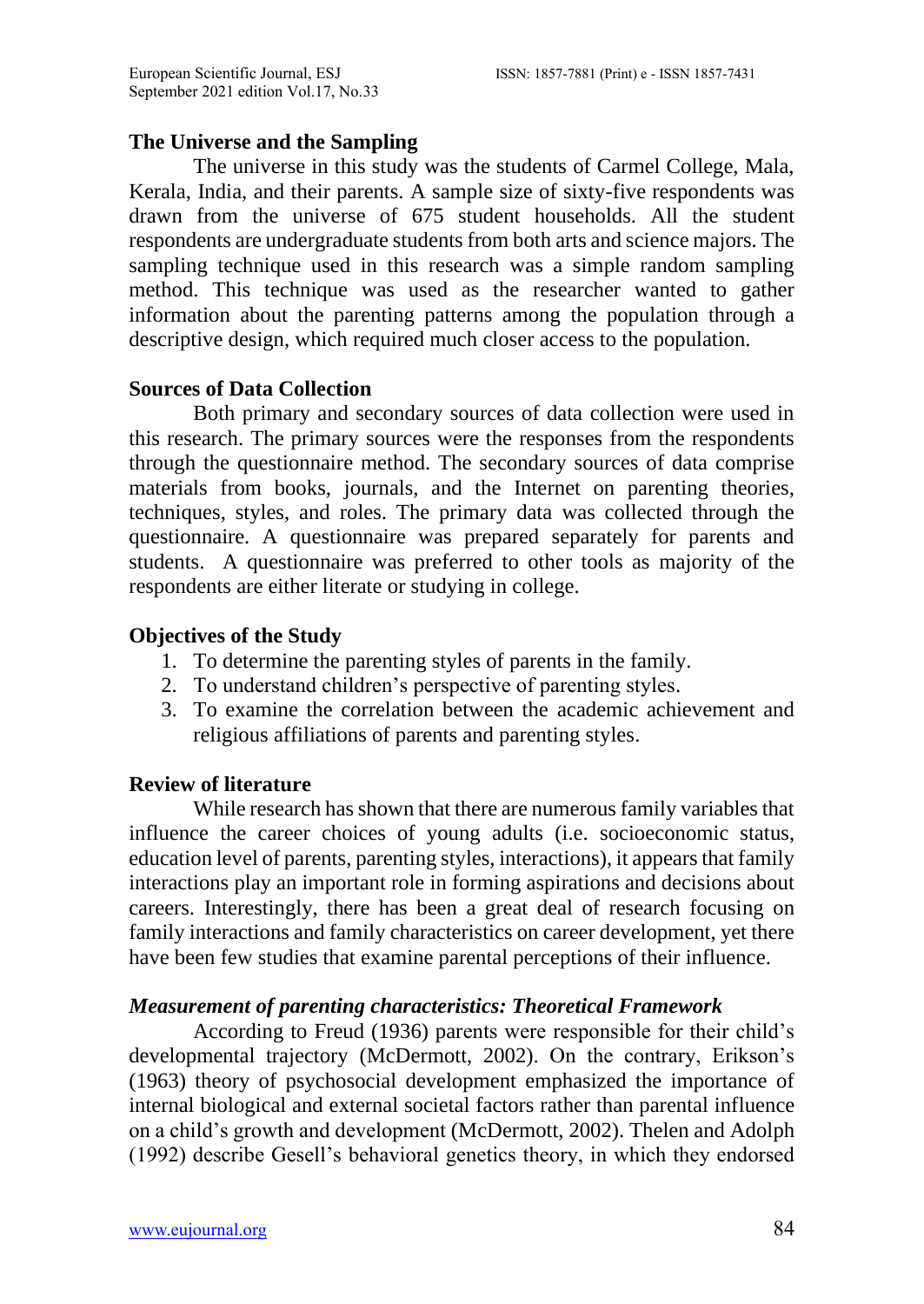that a parent's central role is to help children realize their inherent genetic dispositions and to provide a conducive environment to stimulate growth (McDermott, 2002). Today, behavioral geneticists are beginning to recognize the importance of the environmental factor on child outcomes. Sutherland's (1983) study demonstrated that American parenting in the 1980s might be considered neglectful if they supported Gesell's theory of natural unfolding growth and development. One of the major findings of her study was the uncertainty of parents' perception of their children's needs and their roles in parenting. She found that Mexican American mothers were between Gesell's parenting model and the American parenting model, which placed more active roles for mothers in their children's development (Sutherland, 1983).

Piaget and Inhelder's (1969) research on "children's different stages of cognitive development" continue to enlighten theories of how parents can take advantage of knowledge on the differential stages of cognitive development of children to enhance their parenting styles (McDermott, 2002). Vygotsky (1978) stresses the influence of social interactions between children and their caregivers on a child's development (McDermott, 2002). Bell (1968) also looks at the interaction processes between parents and children and uses Lewin's (1935) transactional theory to establish the relationship between individuals and their environment. His "child effects approach" suggests that parents and children constantly regulate each other's behavior through their interactions (McDermott, 2002).

Trait theories examines parents' personality or style rather than on a parent's ability to adjust to different children of different ages, genders, temperaments, and times (McDermott, 2002). Schaefer (1959) discussed the parenting continua of warmth and control (McDermott, 2002). Baumrind (1989; 1996) described three parenting styles as authoritarian, permissive, or authoritative, some of which included warmth and control (McDermott, 2002). While these approaches may help us understand more about parents and their parenting roles, there is a common view that parenting styles vary with different children (gender, age, and developmental stages) and at different times. Holden and Miller (1999) described the trait approach as the oldest and most prominent approach to the study of parents, but added that the trait approach is intended to reflect a general study of parenting.

Bell's child-effects perspective and the traits perspective are just parts of a larger transactional model (McDermott D. , 2002). As Holden and Miller (1999) note in describing Bell's important work, parenting should be thought of as a relational interaction rather than an individual difference paradigm and hence child-rearing will vary when interacting with different children in a family (McDermott, 2002). Mischel and Shoda (1995) also found that the person-situation interaction was a better measure to understand behavior than personality styles or traits (McDermott, 2002).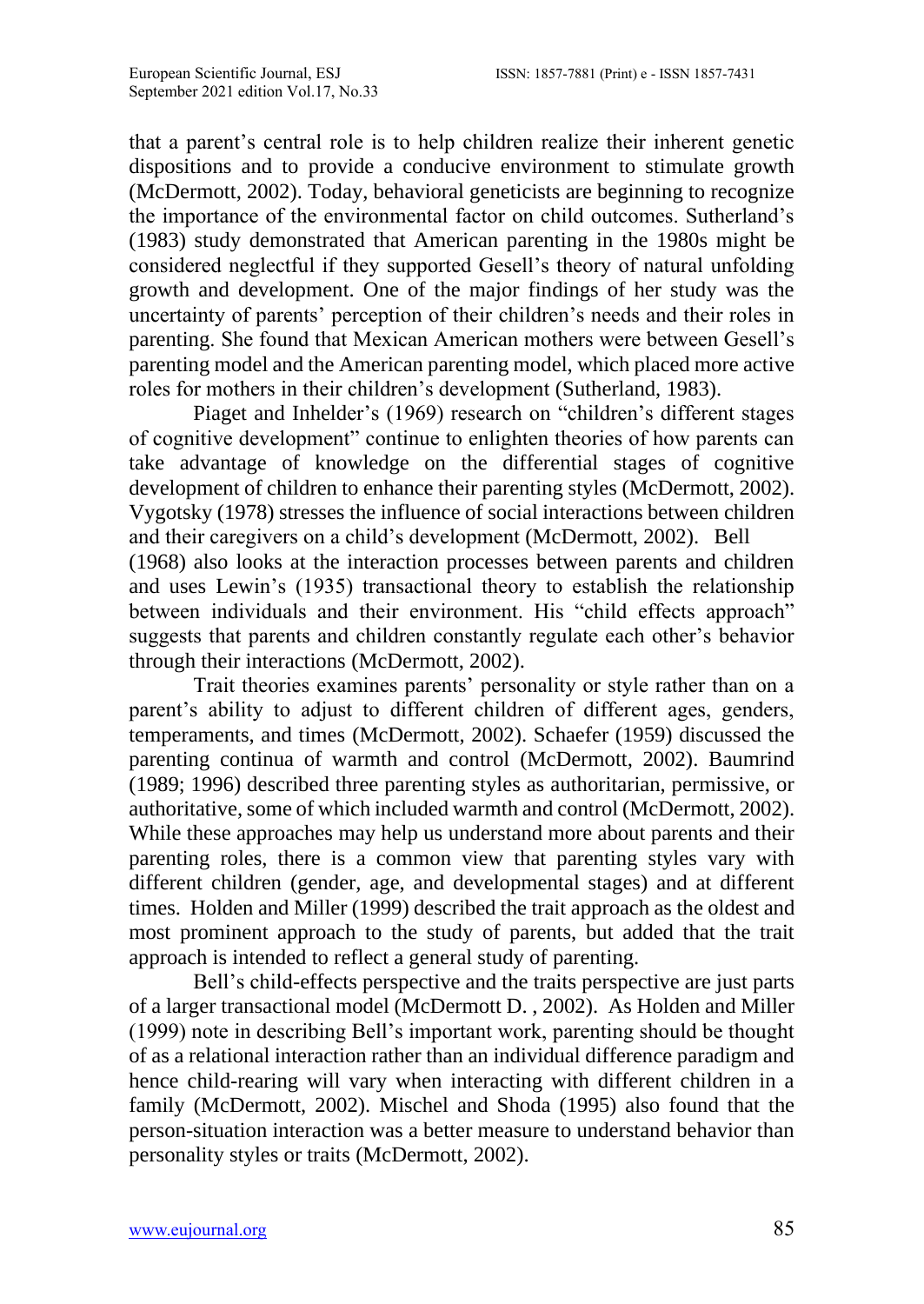Related to the above parent-child interaction is attachment theory (Ainsworth and Bowlby, 1991) where research demonstrates that the attachment between a parent and child reflects a behavioral system promoting survival and proficient functioning (McDermott D. , 2002). These theorists suggest that caregivers need to establish a secure base for infants over the first year of life by being sensitive to the cues emitted by infants, addressing the infant's needs, and providing emotional regulation. Infants learn to trust that caregivers will take care of their needs. That trust develops into secure attachment facilitating the exploration of the environment and supporting the development of social and cognitive competence, establishing the important feelings of efficacy (McDermott D. , 2002). The next generation will be able to adapt to changing environments. Today's brain development research supports the need for understanding the crucial role of parents in the early years of a child's development.

Rogers (1963)'s humanistic and reflective theory encourages sensitive feedback and communication to older verbal children. He recommended parents use therapeutic skills of empathy to understand a child's needs and feelings (McDermott, 2002). Maslow's (1971) hierarchy of needs becomes useful while parenting. Minuchin (1985) added another dimension to understanding parent-child processes, which is the family systems theory. This theory stresses the importance of relationship amongst all members of the family. Researchers have found that fathers are more demanding of sons when wives are present than when they are absent (Buhrmester et al., 1992). Holden and Zambarano (1992) found that the stress of domestic violence results in more maternal aggression in children (McDermott, 2002). Hinde (1989) explored parents' adaptations to changing children and changing environments over time. While adapting takes skills it is more than merely a bag of skills; parenting becomes a dynamic process. Hinde's (1989) social relationships theory holds that ongoing human interactions forming interpersonal relationships represent the most important aspect of the environment for parenting (McDermott, 2002). These dynamic interactions between parents and children are embedded in long-term relationships; are affected by both preceding interactions and expectations about future ones.

Darling and Steinberg (1993) have explained parenting from a historical perspective (Stewart and Bond, 2002). One strategy used to describe parental characteristics has been to place them along single dimensions of parenting such as acceptance–rejection (Rohner, 1986; Stewart and Bond, 2002). Baumrind's (1967) typologies of parenting styles have served as the template for the design of many such recent studies (Stewart and Bond, 2002). Baumrind described the authoritative parenting style that incorporates high levels of three separate dimensions: warmth, involvement, and inductive discipline (McDermott, 2002).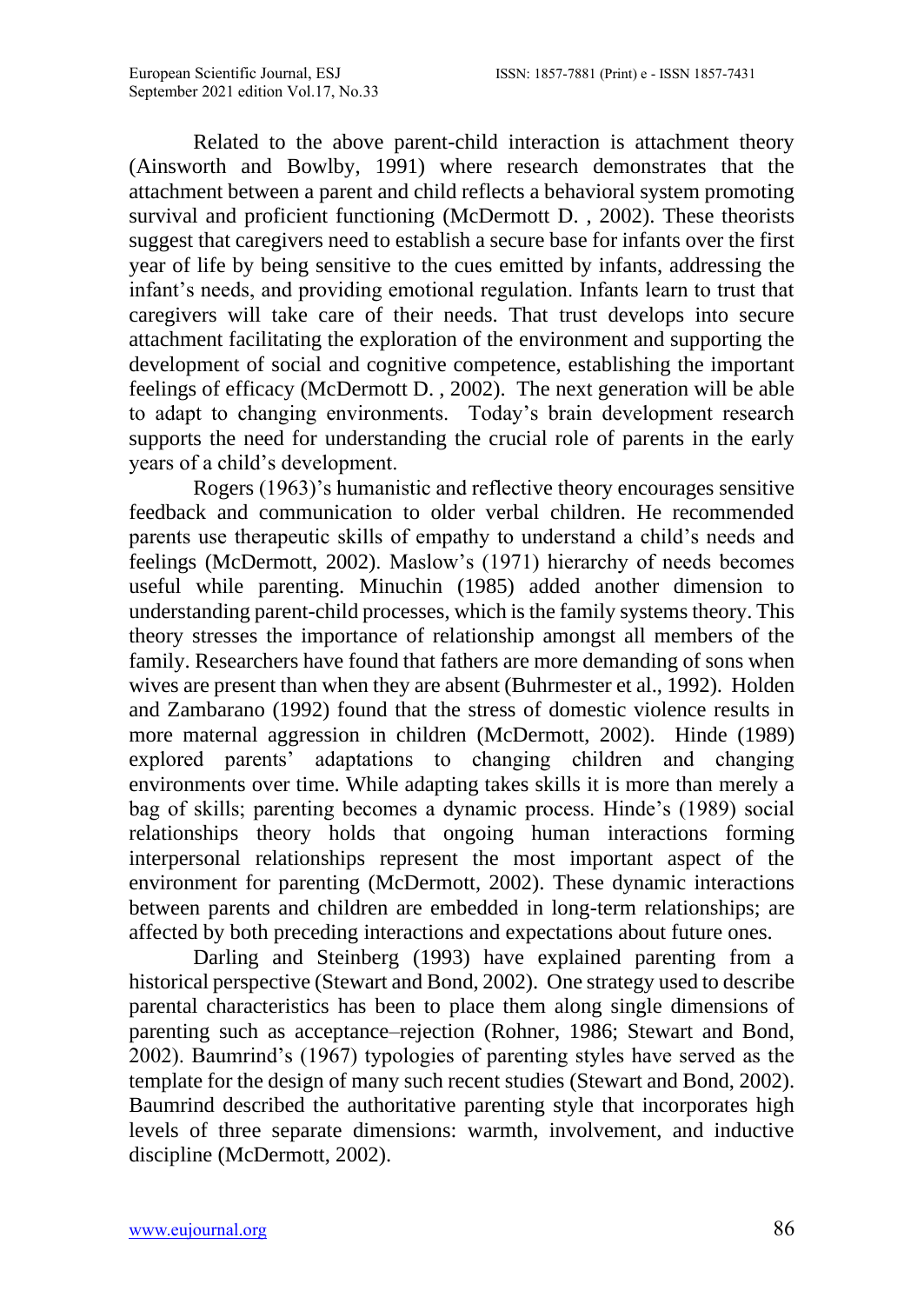Maccoby and Martin (1983) described the two essential components of parenting styles to be responsiveness and demandingness. Parental responsiveness also referred to as parental warmth or supportiveness refers to 'the extent to which parents intentionally foster individuality, self-regulation, and self-assertion by being attuned, supportive, and acquiescent to children's special needs and demands' (Baumrind, 1991). Parenting demandingness also referred to as behavioral control refers to 'the claims parents make on children to become integrated into the family whole, by their maturity demands, supervision, disciplinary efforts, and willingness to confront the child who disobeys' (Baumrind, 1991, pp. 61-62).

Parenting style, as the young people in the family perceive it, is clearly associated with their academic success and with their chance of engaging in socially dangerous behaviors. There is devastating evidence that young people who see their parents as both kind (supportive/responsive) and firm (demanding) have more success socially and academically. Though children who are living with only one parent or who are poor do not succeed to the same degree as their counterparts with two parents or higher incomes, they still are positively impacted by an authoritative/democratic parenting style. Different studies have examined the association between parenting style and behavior from different perspectives. The general conclusion from all these studies is that when young people perceive that their parents are warm, responsive, and kind with high expectations, they tend to achieve great success in life.

Hill, (1997) describes how parenting differs based on social class among African American women. It was done on qualitative and quantitative questionnaire data from 243 middle-class African American women from working and middle-class backgrounds (Hill, 1997). Middle-class parents have high expectations of their children and more involvement in their education and also middle-class parents want their daughters to be successful in careers (Hill, 1997). Women from working-class families did receive support from their parents but not as much as did those from middle-class backgrounds (Hill, 1997).

From the above review of literature, it is evident that several researches on parenting skills have been conducted. It helped the researcher to widen the knowledge in the area. It also helped the researcher to identify the gap in the previous research.

## *B. Consequences for Children*

A review of literature reveals that parenting style has been found to predict child well being in the domains of social competence, academic performance, psychosocial development, and problem behavior. Research based on parent interviews, child reports, and parent observations consistently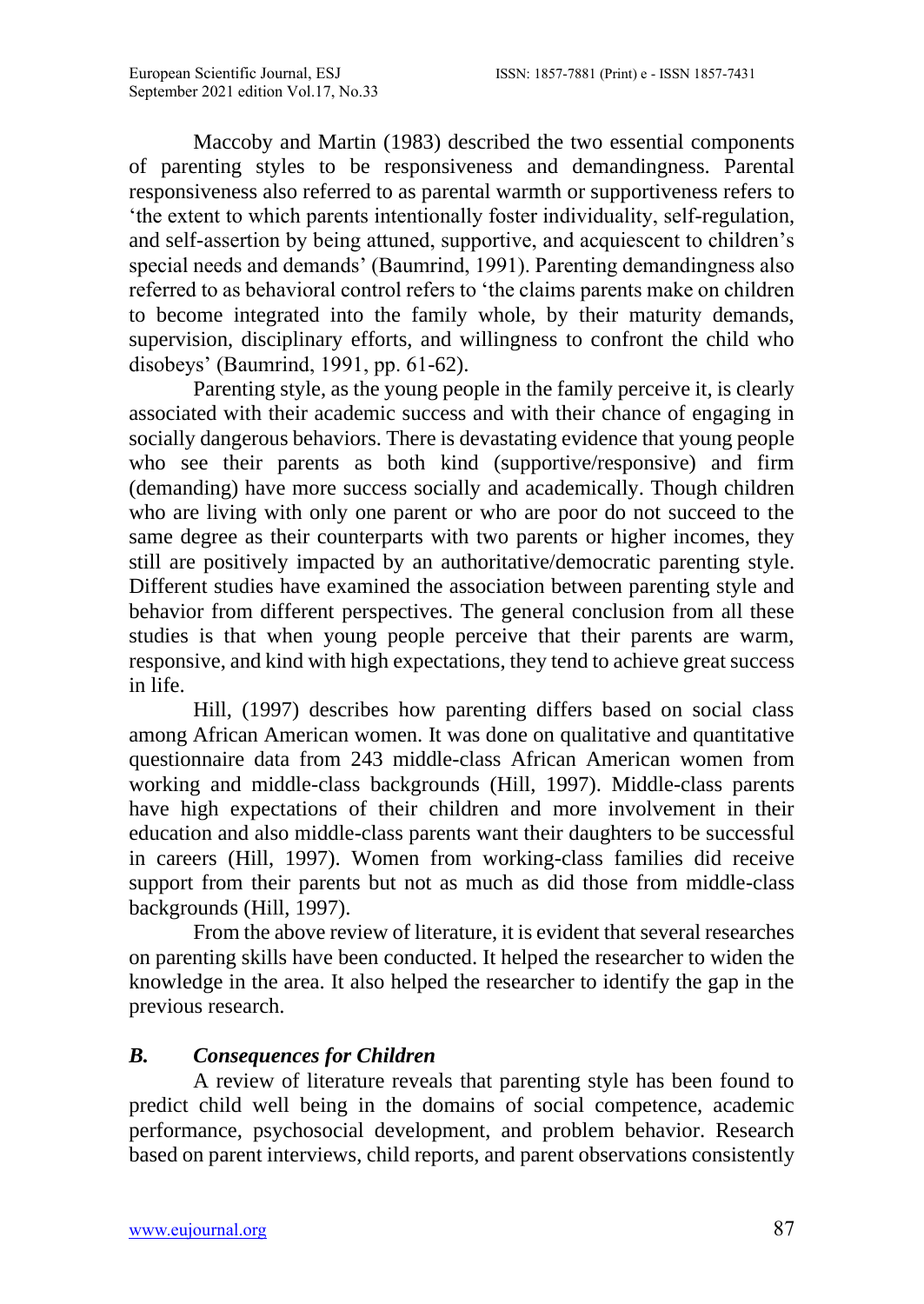finds:

- Children and adolescents whose parents are authoritative rate themselves and are rated by objective measures as more socially and instrumentally competent than those whose parents are nonauthoritative (Baumrind, 1991; Weiss & Schwarz, 1996).
- Children and adolescents whose parents are uninvolved perform most poorly in all domains.

In general, parental responsiveness predicts social competence and psychosocial functioning, while parental demandingness is associated with instrumental competence and behavioral control (i.e., academic performance and deviance).

- Children and adolescents from authoritarian families (high in demandingness, but low in responsiveness) tend to perform moderately well in school and be uninvolved in problem behavior, but they have poorer social skills, lower self-esteem, and higher levels of depression.
- Children and adolescents from indulgent homes (high in responsiveness, low in demandingness) are more likely to be involved in problem behavior and perform less well in school, but they have higher self-esteem, better social skills, and lower levels of depression.

In reviewing the literature on parenting style, one is struck by the consistency with which authoritative upbringing is associated with both instrumental and social competence and lower levels of problem behavior in both boys and girls at all developmental stages. The benefits of authoritative parenting and the detrimental effects of uninvolved parenting are evident as early as the preschool years and continue throughout adolescence and into early adulthood. Although specific differences can be found in the competence evidenced by each group, the largest differences are found between children whose parents are unengaged and their peers with more involved parents. Differences between children from authoritative homes and their peers are equally consistent, but somewhat smaller (Weiss & Schwarz, 1996). Just as authoritative parents appear to be able to balance their conformity demands with their respect for their children's individuality, so children from authoritative homes appear to be able to balance the claims of external conformity and achievement demands with their need for individuation and autonomy.

## *C. Parent- Children Interactions*

Since the mid-fifties, research has suggested that family interaction is linked to occupational behavior. It is even believed that possibly the notion of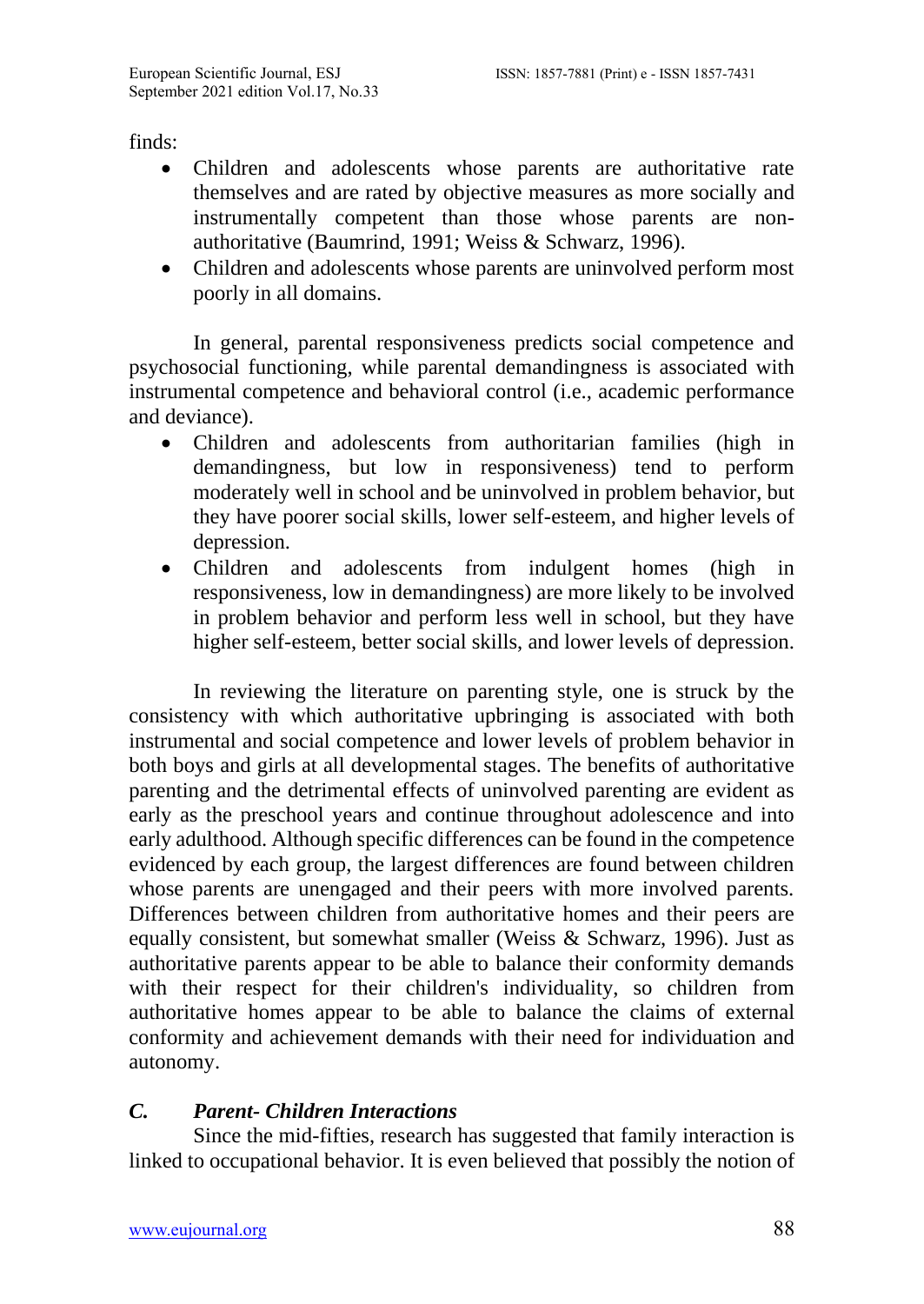family interaction or functioning—incorporating parenting style (authoritarian or passive), level of support, guidance, and responsiveness—may have more influence on career development than demographics, including the educational aspirations of parents.

Parental support and encouragement are factors that have been found to influence their vocational outcome. For instance, the attitudes and behaviors, which children adopt toward work, may be the result of what parents say. Parents convey their influence on children through interactions such as conversations and through their reactions (both verbal and nonverbal). This then affects what children think, say, and perceive about various careers.

Often there is a contradiction between what parents say to young adults and what they ask of them. For instance, a parent may comment that it is acceptable to pursue a position with a nonprofit agency, but then counter such statements with comments about low pay and long hours. These types of references imply that it's more important to earn a high salary than to pursue a satisfying position. Parents may also become overly involved in career decisions because they want their children to be satisfied in a career that is popular in the Indian society. Children may begin to identify and accept what parents say to satisfy them. Therefore, they take their parents' comments as absolute and neglect to challenge them or to assess their validity. Although parenting styles may differ, parents tend to want to do what is best for their children, and children generally pay attention to what is said by their parents. Consequently, parenting styles play an important role in the future success of their children.

## *D. Summary of Previous Research*

While research has shown that there are numerous family variables that influence the career choices of young adults (i.e. socioeconomic status, education level of parents, parenting styles, interactions), it appears that family interactions play an important role in forming aspirations and decisions about careers. Interestingly, there has been a great deal of research focusing on family interactions and family characteristics on career development, yet there have been few studies that examine parental perceptions of their influence.

## **Main Findings**

- 1. There was a positive and significant relationship between parental permissive behaviors and their age
- 2. There was a positive and significant relationship between parental permissive behaviors and their education
- 3. There was a positive and significant relationship between parental permissive behaviors and their religion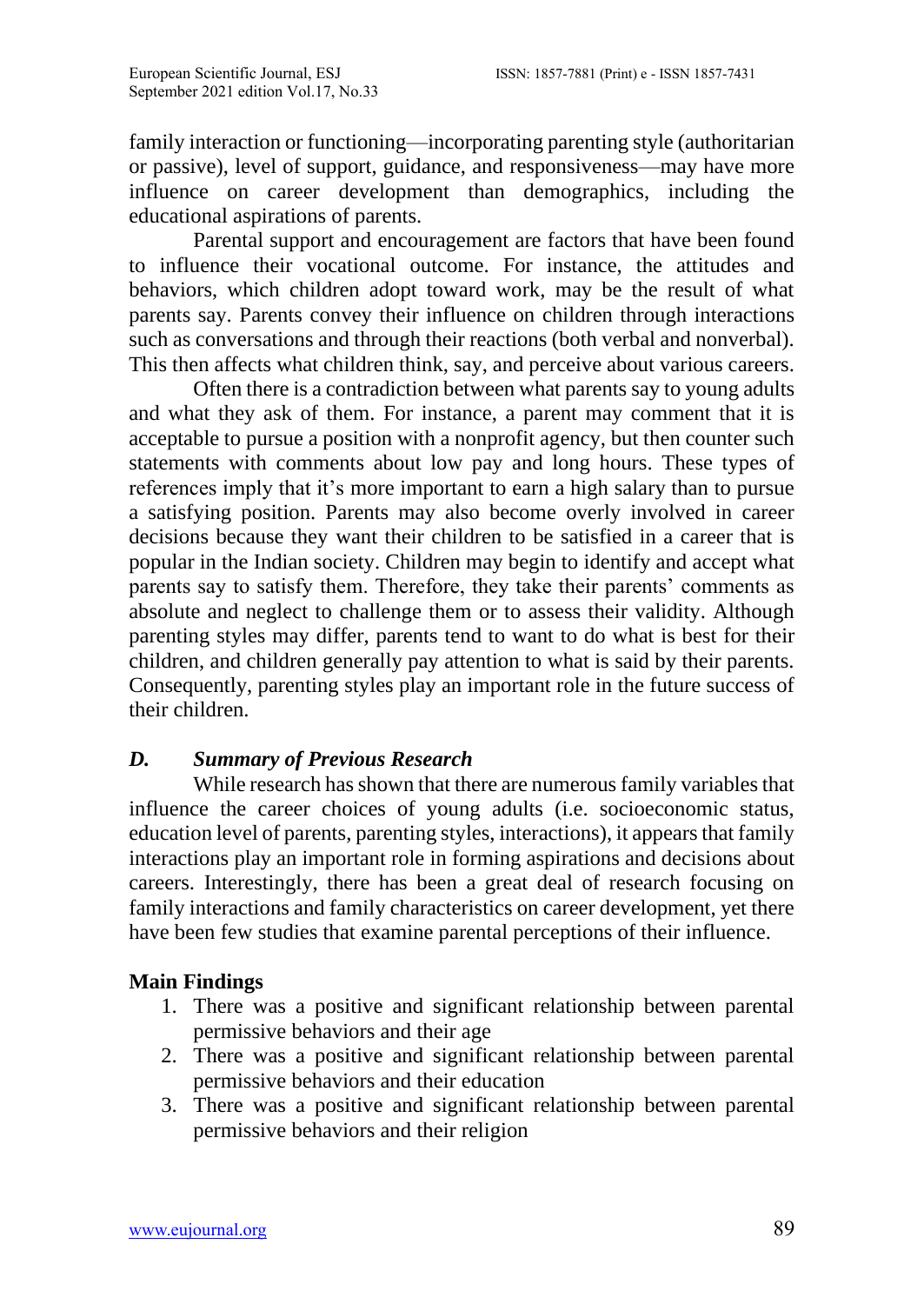#### **Suggestions and Recommendations**

Further research must be conducted in the field to increase the scope of benefits for the students of Carmel College, Mala.

Training programs for parents during Parent Teacher Meetings will be helpful in imparting parenting skills required today.

## **Conclusion**

This study brings out the perceptions of parents and children regarding parental roles. Parents were satisfied with their parental roles as they help children meet the challenges of the 21st Century by aiming high and achieving academic success.

The secondary sources of data were significant in the fact that much of the findings of this research confirm existing theory.

#### **References:**

- 1. Ainsworth, M., & Bowlby, J. (1991). An ethological approach to personality development. *American Psychologist, 46*, 333-341.
- 2. Barber, B. (1996). Parental psychological control: Revisiting a neglected construct. *Child Development, 67* (6), 3296-3319.
- 3. Baumrind, D. (1989). Rearing competent children. In W. Damon, *Child Development Today and Tomorrow* (pp. 349-378). San Francisco: Jossey-Bass.
- 4. Baumrind, D. (1996). The discpline controversy revisited. *Family Relations, 45*, 405-414.
- 5. Baumrind, D. (1989). The permanence of change and the impermanence of stability. *Human Development, 32*, 187-195.
- 6. Bell, R. (1968). A reinterpretation of the direction of the effectsin studies of socialization. *Psychological Review, 75*, 81-95.
- 7. Blau, P. (1992). Mobility and status attainment. *Contemporary Sociology, 21*, 596-598.
- 8. Blau, P., & Duncan, O. (1967). *The American occupation structure.* New York: Free Press.
- 9. Boatwright, M., Ching, M., & Parr, A. (1992). Factors that influence students' decisions to attend college. *Journal of Instructional Psychology, 19*, 79-86.
- 10. Buhrmester, D., Camparo, L., Christensen, A., Gonzalez, L., & Hinshaw, S. (1992). Mothers and fathers interacting in dyads and triads of normal and hyperactive sons. *Developmental Psychology , 28*, 500- 509.
- 11. Darling, N., & Steinberg, L. (1993). Parenting style as a context: An integrative model. *The Psychological Bulletin, 113* (3), 487-496.
- 12. Erikson, E. (1963). *Childhood and society.* New York, NY: Norton.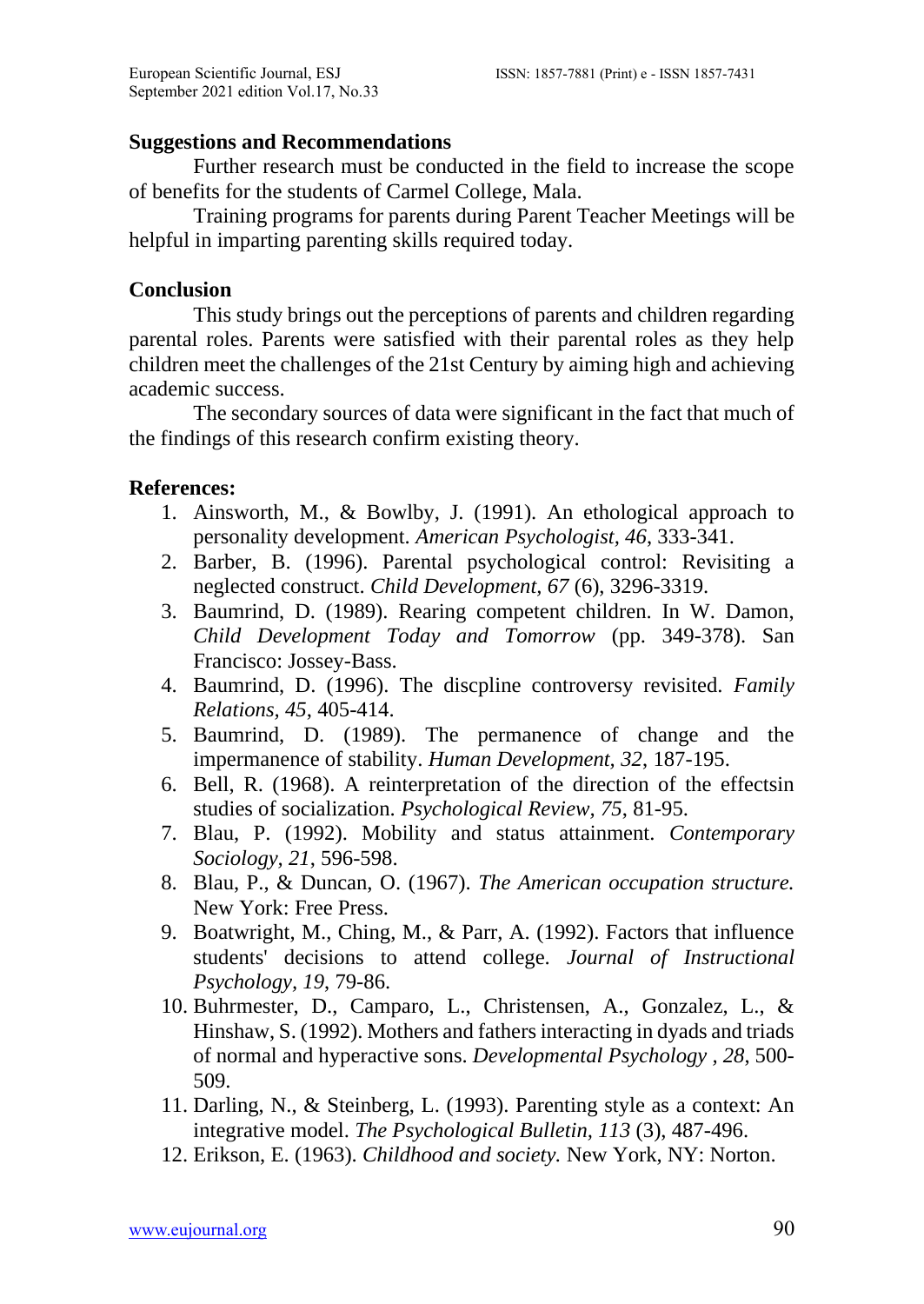- 13. Freud, S. (1936). *The problem of anxiety.* New York, NY: Norton.
- 14. Hill, N. E. (1997). Does parenting differ based on social class?: African American women's perceived socialization for achievment. *American Journal of Community Psychology, 25* (5), 675-697.
- 15. Hinde, R. (1989). Ethological relationships and approaches. In R. Vasta, *Annals of child development* (Vol. 6, pp. 251-285). Greenwich, CT: Jai Press.
- 16. Holden, G., & Miller, P. (1999). Enduring and different: A metaanalysis of the similarity in parents' child rearing. *Psychological Bulletin, 125* (2), 223-254.
- 17. Holden, G., & Zambarano, R. (1992). Passing the rod: Similarities between parents and their young children in orientations towards physical punishment. In I. Sigel, A. McGillicuddy-deLisi, & J. Goodnow (Eds.), *Parental belief systems: The psychological consequences for children* (2nd Ed. ed., pp. 143-172). Hillsdale, NJ: Lawrence Erlbaum.
- 18. Lewin, K. (1935). *A dynamic theory of personality.* New York, NY: McGraw-Hill.
- 19. Maccoby, E., & Martin, J. (1983). Socialization in the context of the family: Parent-child interaction. In P. Mussen, & H. E.M (Eds.), *Handbook of Child Psychology* (Vol. 4, pp. 1-101). New York: Wiley.
- 20. Maslow, A. (1971). *The farther reaches of human nature.* New York, NY: Penguin Press.
- 21. McDermott, D. (1997). Parent and teacher plan for the child. *Young Children , 52* (4), 32-36.
- 22. McDermott, D. (2002). *Theoretical background: Perspectives informing parenting education.* Retrieved 11 25, 2010, from Prepare tomorrow's parent:

http://www.preparetomorrowsparents.org/background.html

- 23. Minuchin, S. (1974). *Families and family therapy.* Cambridge, MA: Harvard University Press.
- 24. Mischel, W., & Shoda, Y. (1995). A cognitive-affective system theory of personality: Reconceptualizing situations, dispositions,dynamics, and invariance in personality structure. *Psychological Review, 102*, 242-268.
- 25. Piaget, J., & Inhelder, B. (1969). *The psychology of the child.* New York, NY: Basic Books.
- 26. Rogers, C. (1963). *On becoming a person.* Boston, MA: Houghton Mifflin.
- 27. Rohner, R. (1986). *The warmth dimension: Foundations of parental acceptance-rejection theory.* Thousand Oaks, CA: Sage.